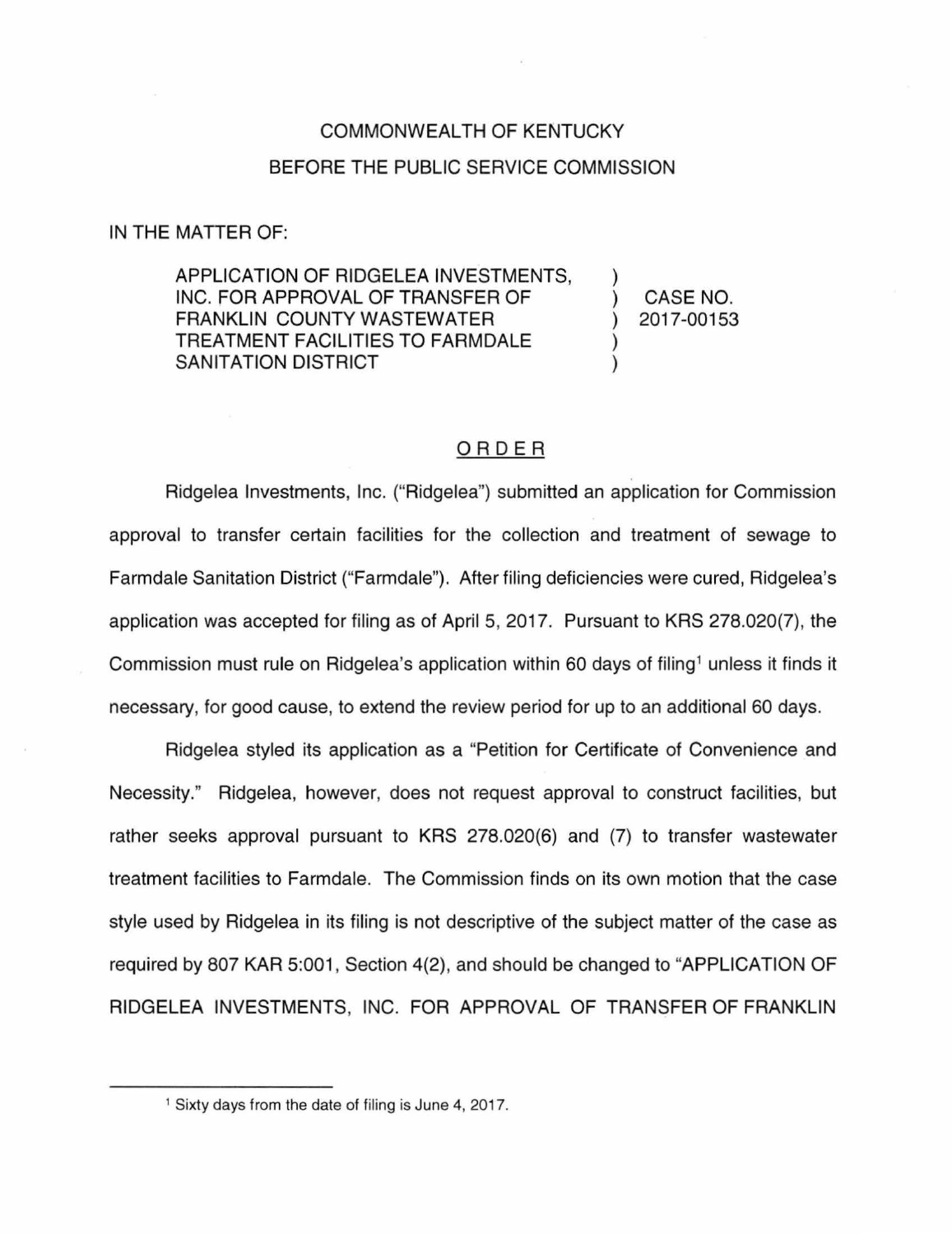COUNTY WASTEWATER TREATMENT FACILITIES TO FARMDALE SANITATION DISTRICT."

The Commission further finds that it requires additional information regarding the proposed transfer. The Commission therefore finds good cause to extend the 60-day period for a decision set forth in KRS 278.020(7) for an additional 60 days<sup>2</sup> so that it can review and fully consider the responses. Notwithstanding this extension of the review period, the Commission will endeavor to expedite the completion of our review.

IT IS THEREFORE ORDERED that:

1. The time in which the Commission shall render its decision on the Joint Applicants' application is extended an additional 60 days pursuant to KRS 278.020(7) to August 3, 2017.

2. Ridgelea and any party to this proceeding shall use the following case style on each subsequent filing in this case: "APPLICATION OF RIDGELEA INVESTMENTS, INC. FOR APPROVAL OF TRANSFER OF FRANKLIN COUNTY WASTEWATER TREATMENT FACILITIES TO FARMDALE SANITATION DISTRICT."

3. a. Ridgelea shall file with the Commission, within 14 days of the date of this Order, its responses to all requests for information listed in the Appendix to this Order. Pursuant to 807 KAR 5:001, Ridgelea is to file with the Commission the original and eight copies of the following information, with a copy to all parties of record.

b. Responses to requests for information shall be appropriately bound, tabbed and indexed and shall include the name of the witness responsible for responding

<sup>2</sup>The additional 60-day period runs through August 3, 2017.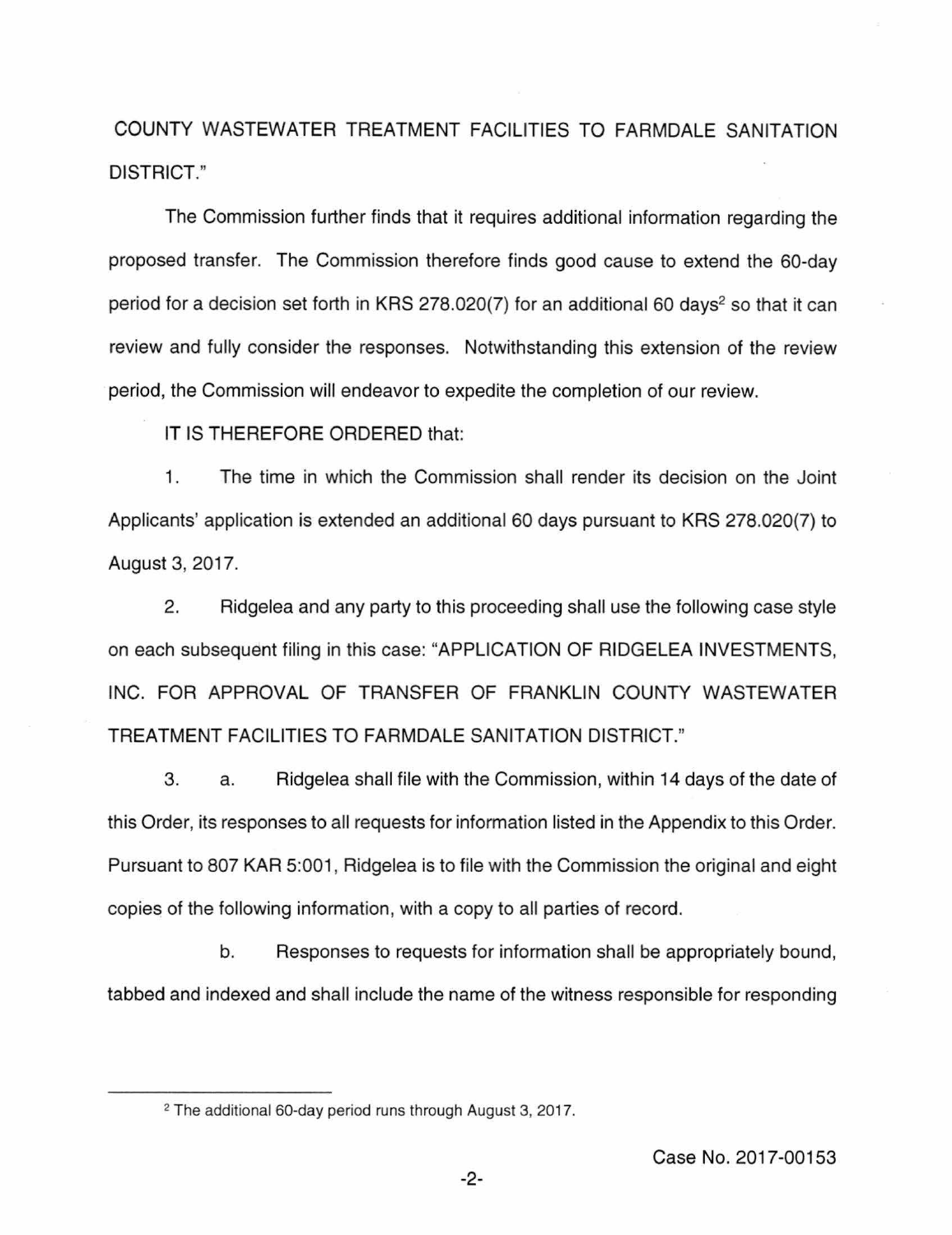to the questions related to the information provided, with copies to all parties of record, and the original and eight copies to the Commission.

c. Each response shall be answered under oath or, for representatives of a public or private corporation or a partnership or association or a governmental agency, be accompanied by a signed certification of the preparer or person supervising the preparation of the response on behalf of the entity that the response is true and accurate to the best of that person's knowledge, information, and belief formed after a reasonable inquiry.

d. Ridgelea shall make timely amendment to any prior response if it obtains information which indicates that the response was incorrect when made or, though correct when made, is now incorrect in any material respect. For any request to which Ridgelea fails or refuses to furnish all or part of the requested information, it shall provide a written explanation of the specific grounds for its failure to respond completely and precisely.

e. Careful attention should be given to copied material to ensure that it is legible. When the requested information has been previously provided in this proceeding in the requested format, reference may be made to the specific location of that information in responding to this request.

f. When filing a paper containing personal information, Ridgelea shall, in accordance with 807 KAR 5:001, Section 4(10), encrypt or redact the paper so that personal information cannot be read.

g. The Executive Director shall serve a copy of this Order upon the Franklin County Judge-Executive.

-3-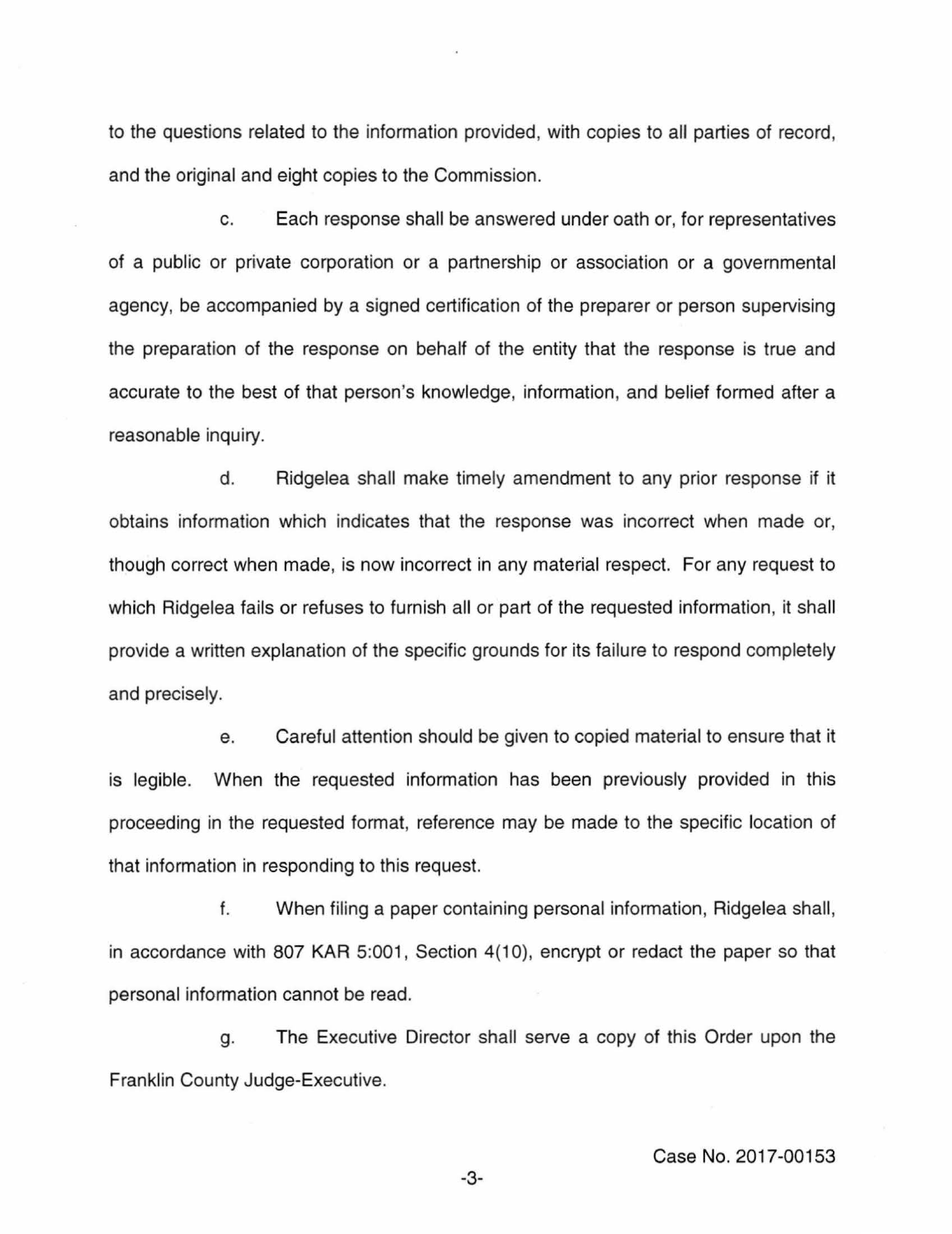By the Commission



ATTEST:

k Executive Director

Case No. 2017-00153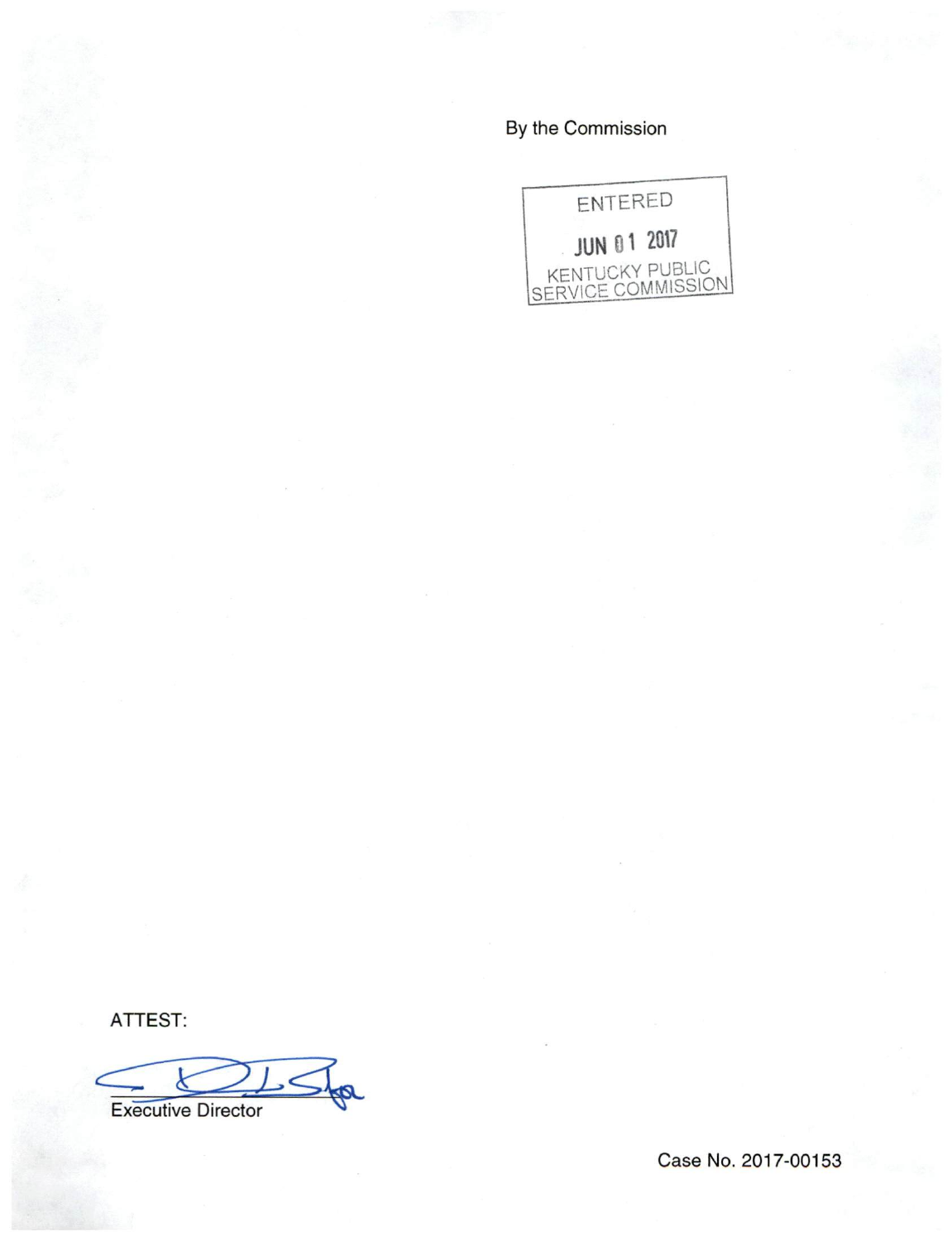### APPENDIX

# APPENDIX TO AN ORDER OF THE KENTUCKY PUBLIC SERVICE COMMISSION IN CASE NO. 2017-00153 DATED **JUN 0 1 2017**

1. Provide a copy of the written transfer agreement between Ridgelea and Farmdale.

2. Describe the authority of the individual who executed the transfer agreement on behalf of Ridgelea to enter into the agreement on behalf of Ridgelea, and provide records that document the executing individual's authority.

3. Describe the authority of the individual who executed the transfer agreement on behalf of Farmdale to enter into the agreement on behalf of Farmdale, and provide records that document the executing individual's authority.

4. State whether Farmdale's Board of Directors approved Farmdale's acquisition of ownership and control of Ridgelea's Franklin County wastewater facilities. If so, provide a copy of the board resolution approving the acquisition or minutes of the meeting at which the Board voted to approve the acquisition.

5. For Farmdale, provide the following:

a. Describe Farmdale's technical ability and resources to manage and operate the Ridgelea facilities, including, but not limited to, its employment of or contractual arrangement for a qualified and certified operator for the system.

b. Describe Farmdale's financial ability and resources to manage and operate the Ridgelea facilities proposed to be transferred, including, but not limited to, available funds, lines of credit, loans, grants, or other financial support.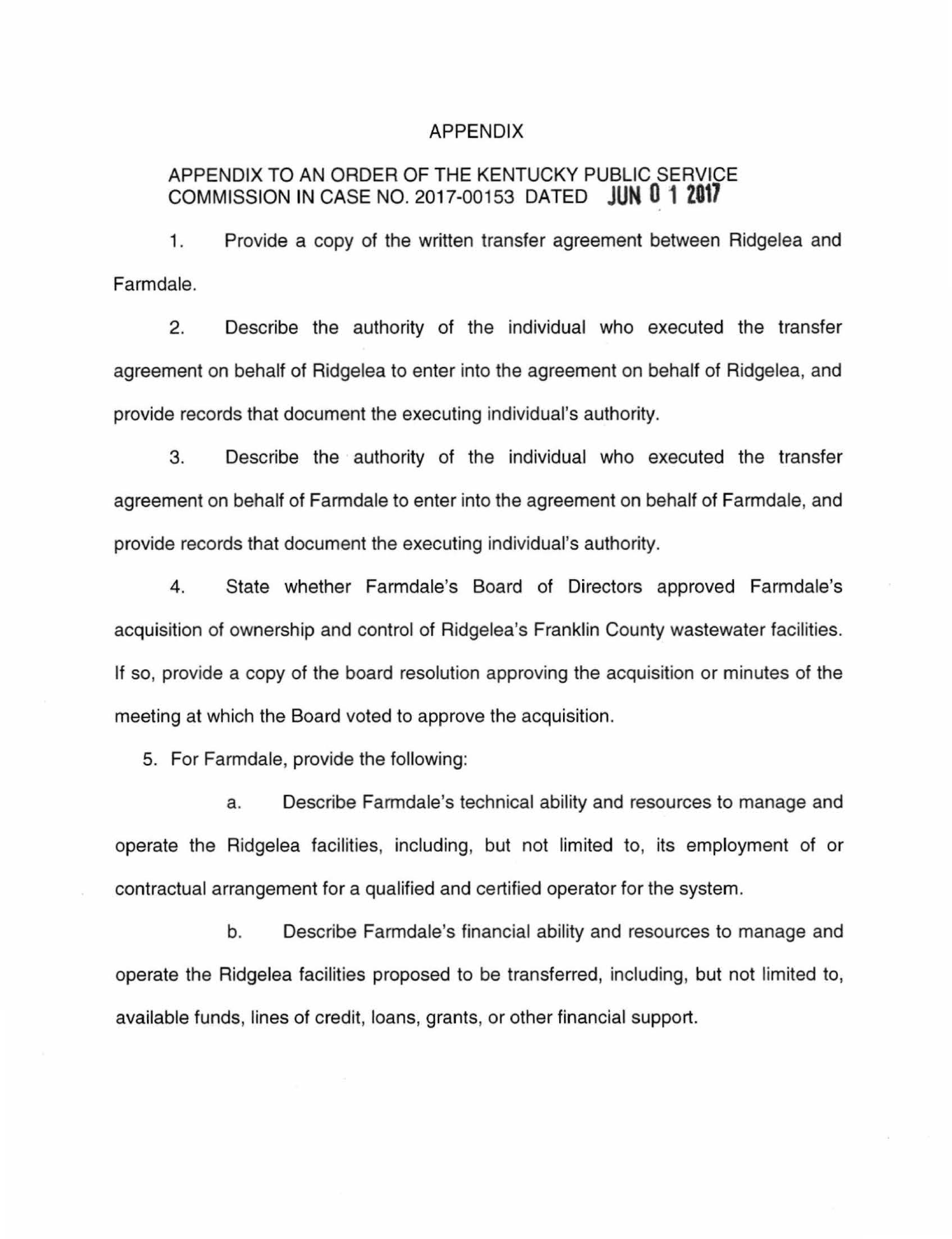c. Describe Farmdale's managerial ability and resources to manage and operate the Ridgelea facilities proposed to be transferred.

d. If Farmdale has entered into a contract with any third party regarding the performance of technical, financial, or managerial services by the third party on behalf of Farmdale, provide a copy of each contract.

6. If Ridgelea holds any deposits of customers served by the facilities proposed to be transferred to Farmdale, state whether Ridgelea will refund the deposits that it holds, transfer the deposited funds to Farmdale, or apply or transfer the funds to another use. If applied for another use, identify the other use.

7. State the rates that Farmdale intends to charge current customers of the facilities proposed to be transferred to it by Ridgelea.

8. State whether Farmdale intends to continue to operate any of the wastewater treatment plants proposed to be transferred to it by Ridgelea. If not, state the manner in which Farmdale intends to treat the effluent currently treated by the wastewater treatment plants.

9. Provide the Total Utility Plant and the associated Accumulated Depreciation values that are to be transferred from Ridgelea's wastewater system.

10. The Annual Report of Ridgelea Investments, Inc. to the Public Service Commission for the Year ended December 31, 2015 at page 25 indicates that Ridgelea has 349 customers. State how many of these customers will be served by Farmdale upon completion of the transfer.

11. If the Commission grants Ridgelea's application for approval of the transfer of its Franklin County wastewater treatment facilities to Farmdale, state whether Ridgelea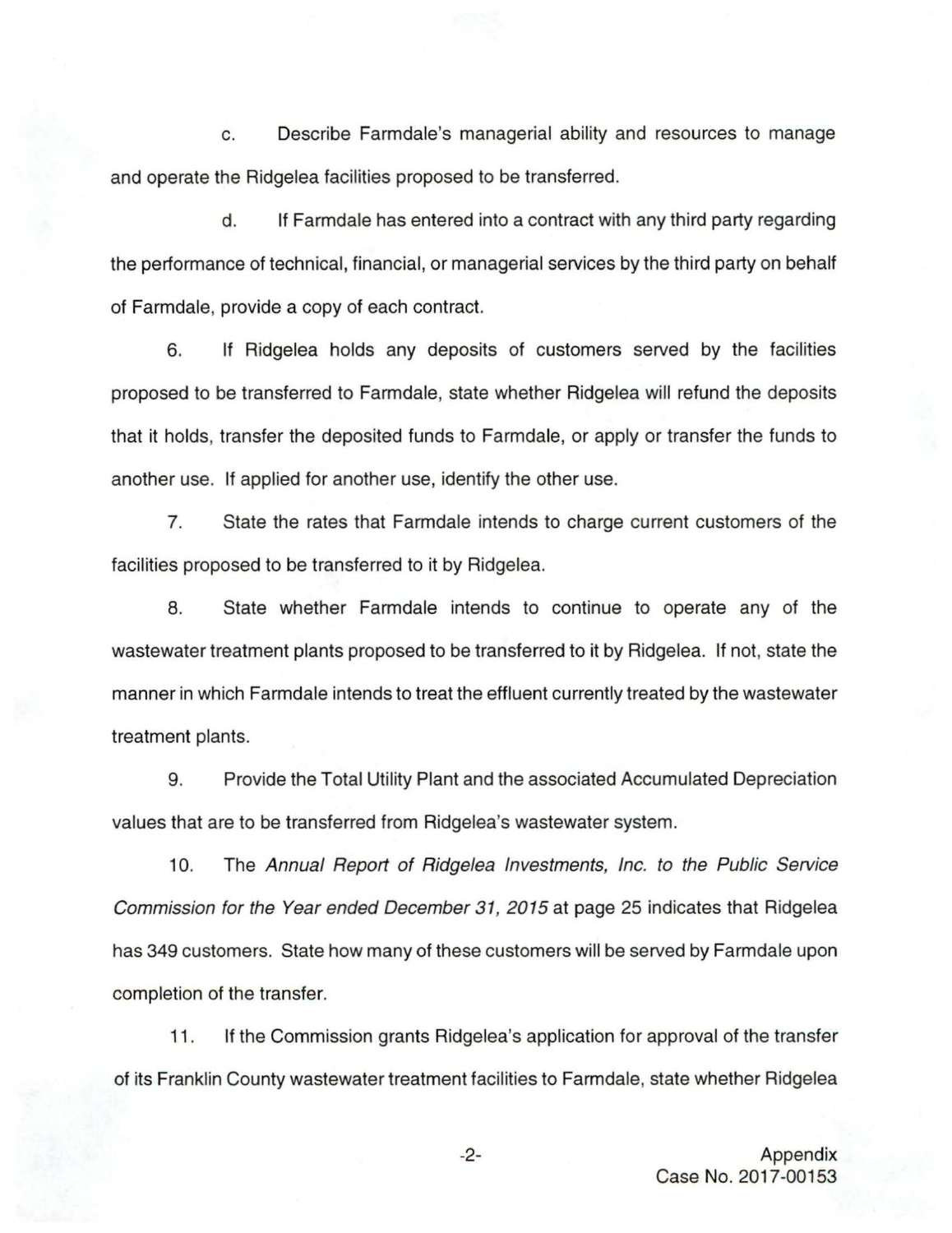or Farmdale intends to give notice of the transfer to the customers served by the facilities and to provide customers with Farmdale's contact information for service and billing issues.